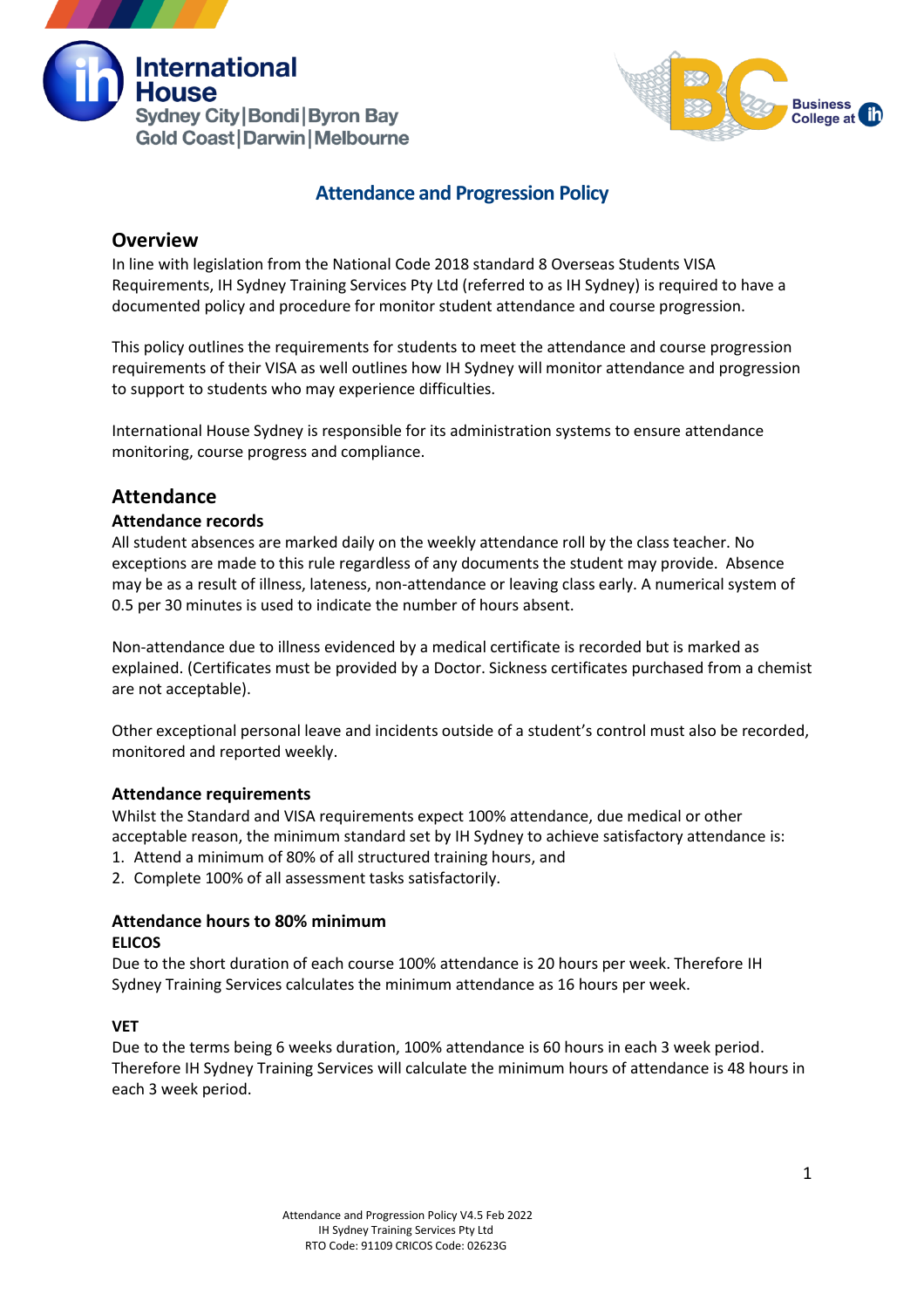



## **Non – commencement**

Non – commencement is determined as:

- 1. Not attending orientation without explanation or contact; and/or
- 2. Not attending the first day of a course or term without explanation or contact,
- 3. Not attending any day of training without explanation or contact; or
- 4. Attending paid employment instead of training on a scheduled training day.

This is an Intention to Report for non-commencement.

## **Monitoring attendance**

To monitor attendance:

- 1. Attendance records must be accurate and detailed maintained for students in all courses; and
- 2. Trainers/Teaachers are required to conduct attendance polls 3 times per class at different times throughout the session to ensure students have not just logged in but have fully engaged.

**Please Note:** Attendance for virtual classes is also captured by ensuring all students signed in have their camera activated and can be seen by their trainer.

**Note:** Teachers/Trainers are the first line of enquiry and it is their responsibility to discover why a student is absent, late or leaves early.

## **Actions**

Monitoring attendance is one of the methodologies we use to support each student to achieve their training and assessment goals and to meet their VISA requirements.

## **Collecting attendance records**

After class on Mondays, teachers are required to leave the rolls in the yellow folder in the staff room for entry into RTO Manager. On Tuesday morning, they are collected from the yellow folder in the staff room. Any issues that cannot be dealt with by a teacher/Trainer are to be passed on to the Director of Studies, State Manager Student Services Officer or Administration manager, who are available at any time to teachers/students who wish to discuss their attendance.

As such, administration/student support is to review attendance records: **ELICOS**

Every Monday after the completion of week 1.

## **VET**

- 1. by Tuesday of week 4 for weeks 1 to 3 and
- 2. by the Tuesday of week 1 of the term break for weeks 4 to 6

For students failing to meet attendance requirements the following will occur:

- 1. Achieving 90-85% attendance, the student will be sent a Warning Letter; or
- 2. Achieving 85 80% attendance, the student will receive Warning Letter 2.

Warning letters 1 and 2 will be sent by:

- 1. Wednesday of week 4 and/or
- 2. Wednesday of week 1 of the term break.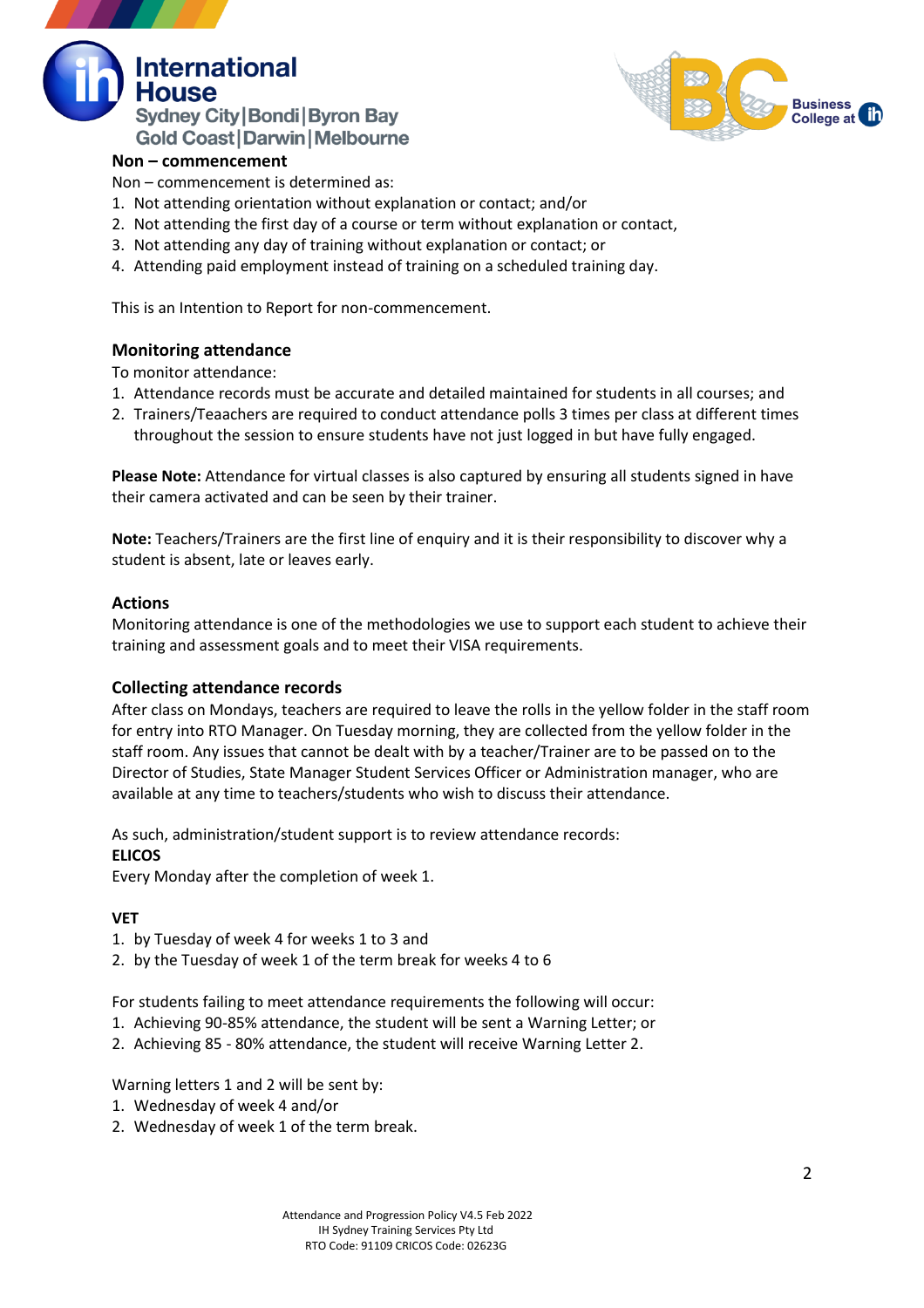



Students receiving warning letter 1 or 2 will be required to meet with the Head trainer to discuss any issues and obtain the necessary support to meet attendance requirements.

When a student is:

- 1. Achieving below 80% attendance, the student will be sent a notice of intention to report the student via PRISMS for unsatisfactory attendance. The visa issue date and arrival in Australia date must be considered as well as the finalisation of application processing date for studies with us when calculating attendance; and/or
- 2. Failing to take corrective action, the student is to be cancelled and reported in PRISMS.

When a student has not attended orientation or the first day of a course or term without explanation or contact, they will be sent a notice of intention to report – Non-commencement.

We may decide not to report the student for breaching the 80 per cent attendance requirements where:

- a) the student produces documentary evidence clearly demonstrating that compassionate or compelling circumstances apply,
- b) that the decision is consistent with our documented attendance policies and procedures,
- c) course progression is above the minimum standard; or
- d) we have confirmed that the student has attended at least 80 per cent of the scheduled course contact hours for the course in which the student is enrolled.

**Note:** Although student visa holders are told that they will be reported if their attendance falls below 80%, it is at the discretion of International House Sydney whether to report a student whose attendance is 70%-80% and who is making progress in the course. Where discretion is necessary, a committee of various key college staff will meet to discuss the individual case.

Where attendance has not been achieved for assessment, students who receive a Warning letter will be required to undertake the Assessment support with the Head Trainer/Director of Studies as per the agreed schedule.

## **Notification to Dept. of education - attendance**

Administration/Student Support will notify the Secretary of Dept. Education through PRISMS as soon as practicable of the student not maintaining satisfactory attendance where:

- i. the student has chosen not to access the appeals processes within the 20 working day period,
- ii. the student withdraws from the process, or
- i. the process is completed and results in a decision supporting the RTO (i.e., the student's appeal was unsuccessful)

## **Appeals**

A student may appeal on the following grounds:

- Our failure to record or calculate a student's attendance accurately; or
- Compassionate or compelling circumstances.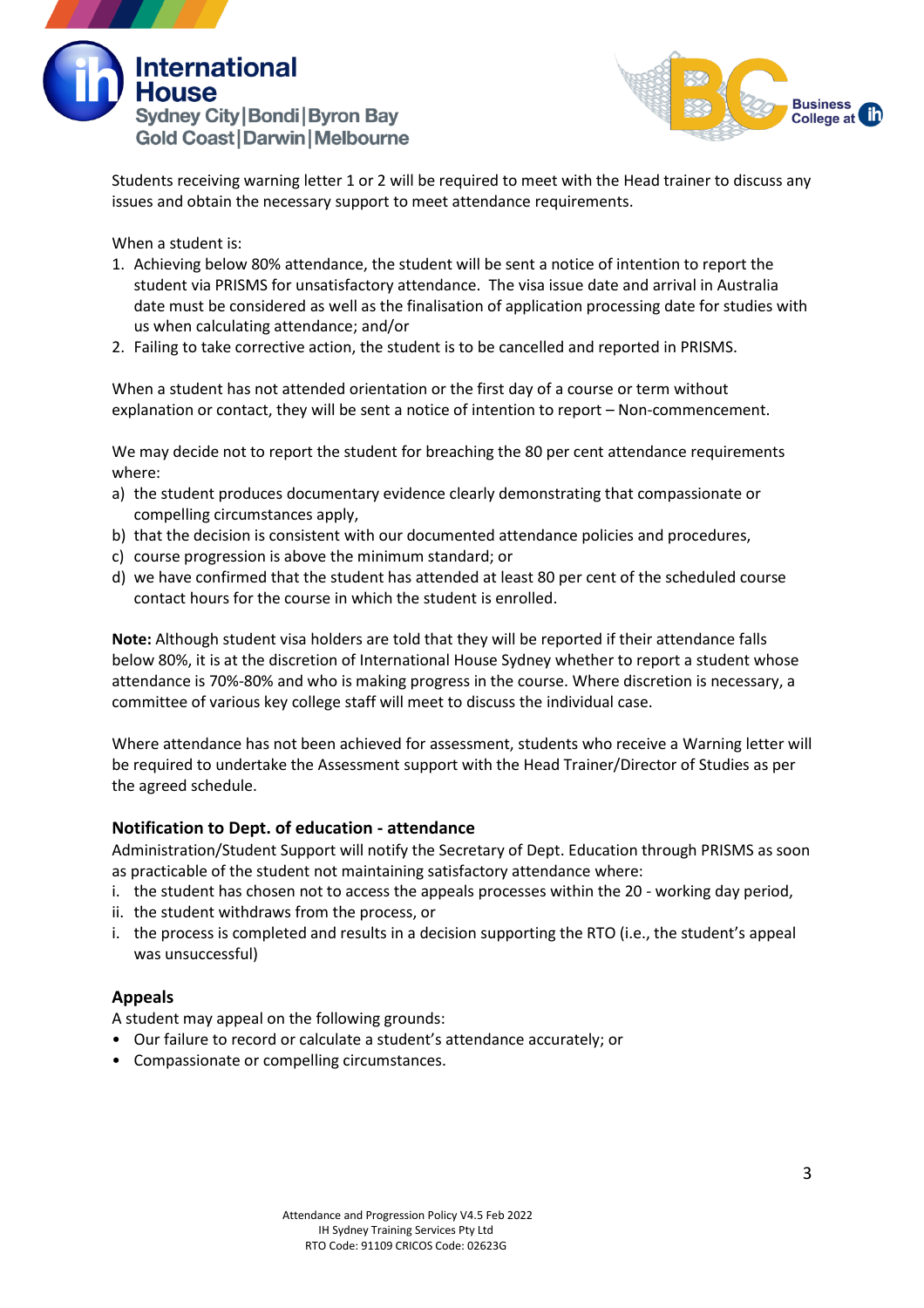**Sydney City | Bondi | Byron Bay Gold Coast | Darwin | Melbourne** 

**International** 



## **Compassionate and compelling circumstances**

Compassionate and compelling circumstances could include but is not limited to:

- A. serious illness or injury, where a medical certificate states that the student was unable to attend classes,
- B. bereavement of close family members such as parents or grandparents (Where possible a death certificate should be provided),
- C. major political upheaval or natural disaster in the home country requiring emergency travel and this has impacted on the student's studies, or
- D. a traumatic experience which could include:
	- i. involvement in, or witnessing of a serious accident, or
	- ii. witnessing or being the victim of a serious crime and this has impacted on the student (these cases should be supported by police or psychologists' reports),
- E. inability to begin studying on the course commencement date due to delay in receiving a student visa, or
- F. inability to study for a portion of a study period due to cultural reasons e.g. Arranged marriage.

Where the Student's internal appeal is unsuccessful, they are sent a letter stating they have the right to apply for an external appeal. The student has 20 working days to provide evidence that they have lodged an external appeal with the Overseas Student Ombudsman.

Where the student's appeal is successful, the outcomes may vary according to the findings of the appeals process.

- ii. If the internal appeal shows that there was an error in calculation, and the student actually had satisfactory attendance (attended at least 80 per cent for the Term), we will not report the student; and
- iii. If the appeals process shows that the student has not had satisfactory attendance, but there are compassionate or compelling reasons for the lack of attendance, we will not report the student.

# **Course progress**

## **Course calendars**

Course calendars for each intake to ensure each course can commence and complete with sufficient time for each student to meet the Volume of Learning and amount of training requirements.

Each calendar shall demonstrate:

- 1. Number of weeks per term; and
- 2. Holiday periods.

Each calendar shall consider the declared public holidays for the campus each student enrols in.

## **Progress**

## **Satisfactory progress**

Satisfactory course progress in ELICOS is defined as showing improvement over two consecutive terms.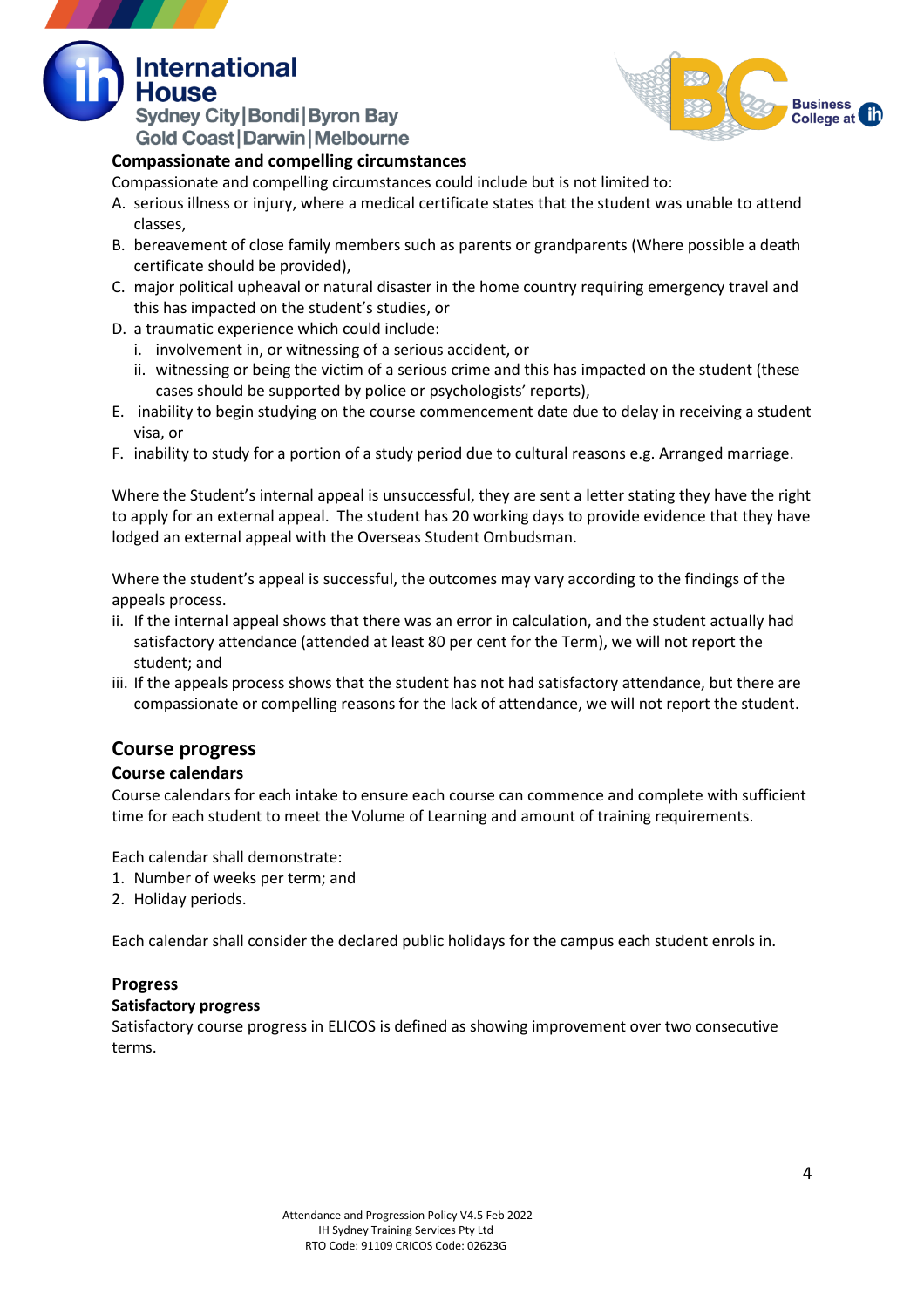



Satisfactory course progress in VET is defined as a student successfully achieving competency in 50% or greater of the course requirements in a study period (Term) after one of the following has occurred:

- Successful completion of the assessment/s on first attempt,
- At successful completion of the no charge re-attempt, and/or
- At successful completion of one or both of chargeable re-attempts as per the assessment policy.

## **Unsatisfactory progress**

Unsatisfactory course is any instance of failing to meet the requirements for satisfactory course progress.

## **Monitoring, Recording and Assessing the Course Progress**

Marketing is responsible for communicating these expectations and requirements to all prospective and enrolled students prior to their enrolment and prior to their arrival.

Student Support is responsible for communicating these expectations and requirements to all enrolled students during their Day One induction, and consistently through their enrolment

## **Monitoring student progress**

Trainers are responsible for:

- a) identifying any student who may, need support or intervention achieve satisfactory progress,
- b) identifying any student who may need support to complete the course in the time as specified on their e-CoE,
- c) identifying students who have not made satisfactory progress in two (2) consecutive study periods,
- d) working with the student, Head Trainer and State Manager to provide appropriate intervention, and
- e) continuing to monitor and record student's academic progress on completion of each further study period.

Any agreed intervention strategy is recorded in student file.

## **Engaging with students needing support**

When dealing with a student who is not progressing effectively in their course we will:

- 1. Ensure all students are treated fairly and openly,
- 2. Aim to maintain student confidentiality and privacy except as required by law,
- 3. Ensure appropriate information will be made available to students identified as at risk of not achieving satisfactory course progress,
- 4. Ensure ease of access to learning and other support to students at risk of not achieving satisfactory course progress,
- 5. Ensure equity, consistency, transparency, and natural justice principles are observed, and
- 6. Ensure privacy laws are respected.

# **Intervention strategy**

The first step in our intervention strategy is the Assessment Intervention Program (AIP).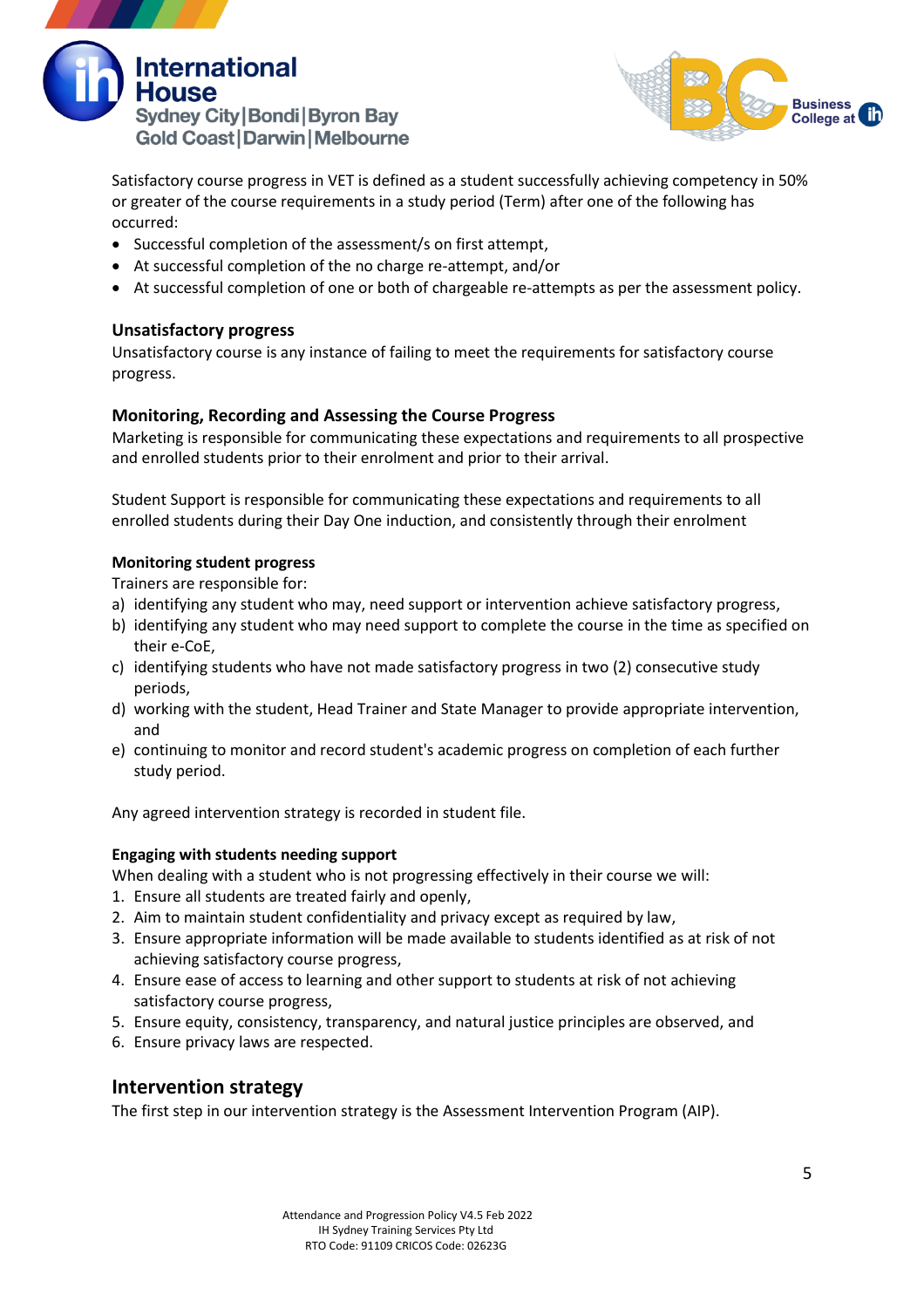



The AIP will be used as a proactive process to assist all students enrolled in a term to address any concerns the student has about an assessment task prior to submission.

The AIP is implemented in weeks 3 and 6 of each term on the Friday immediately prior to the submission date for each assessment.

It is a requirement under the terms of the National Code 2018 that we must undertake an intervention strategy to attempt to resolve the problem.

## **Use of intervention strategies**

Intervention strategies are to be used by Head Trainers and the strategies we may use to address issues, include:

- 1. Move the student to a class behind,
- 2. Counsel the student to identify any personal issues affecting course progress,
- 3. Develop a learning contract in cooperation with the student,
- 4. Withdraw the student from the class, so that we can provide 1:1 session with a Trainer,
- 5. Set additional tasks for the student to work on a particular area, of weakness, or
- 6. Extend the students enrol to provide an opportunity to re-enrol in the unit/s to achieve satisfactory

Intervention strategies we may use to address course progress is Academic Support

In cases whereby a student is struggling with the learning materials, the trainer, is to recommend to Head trainer a strategy or range of strategies which will benefit the student/s.

A course progress report including:

- 1. Strategy or range of strategies used,
- 2. Progress of the student/s,
- 3. Outcomes being achieved,
- 4. Strategy/s not successful, and
- 5. Students reported,

is to be presented at IH meeting.

#### **Reporting course progress ELICOS**

For students failing to progress the following will occur:

- 1. non-progression in 2 consecutive terms, the student will be sent Warning Letter, or
- 2. non-progression in  $3^{rd}$  term, the student will receive, a notice of intention to report.

## **VET**

- 1. Assessment Intervention Program will be sent to all students required to participate in the Assessment Intervention plan. This will be sent on the Wednesday of weeks 3 and 6 of each term with sessions being held on Friday in the same week as:
	- $\bullet$  1<sup>st</sup> hour Certificate IV students,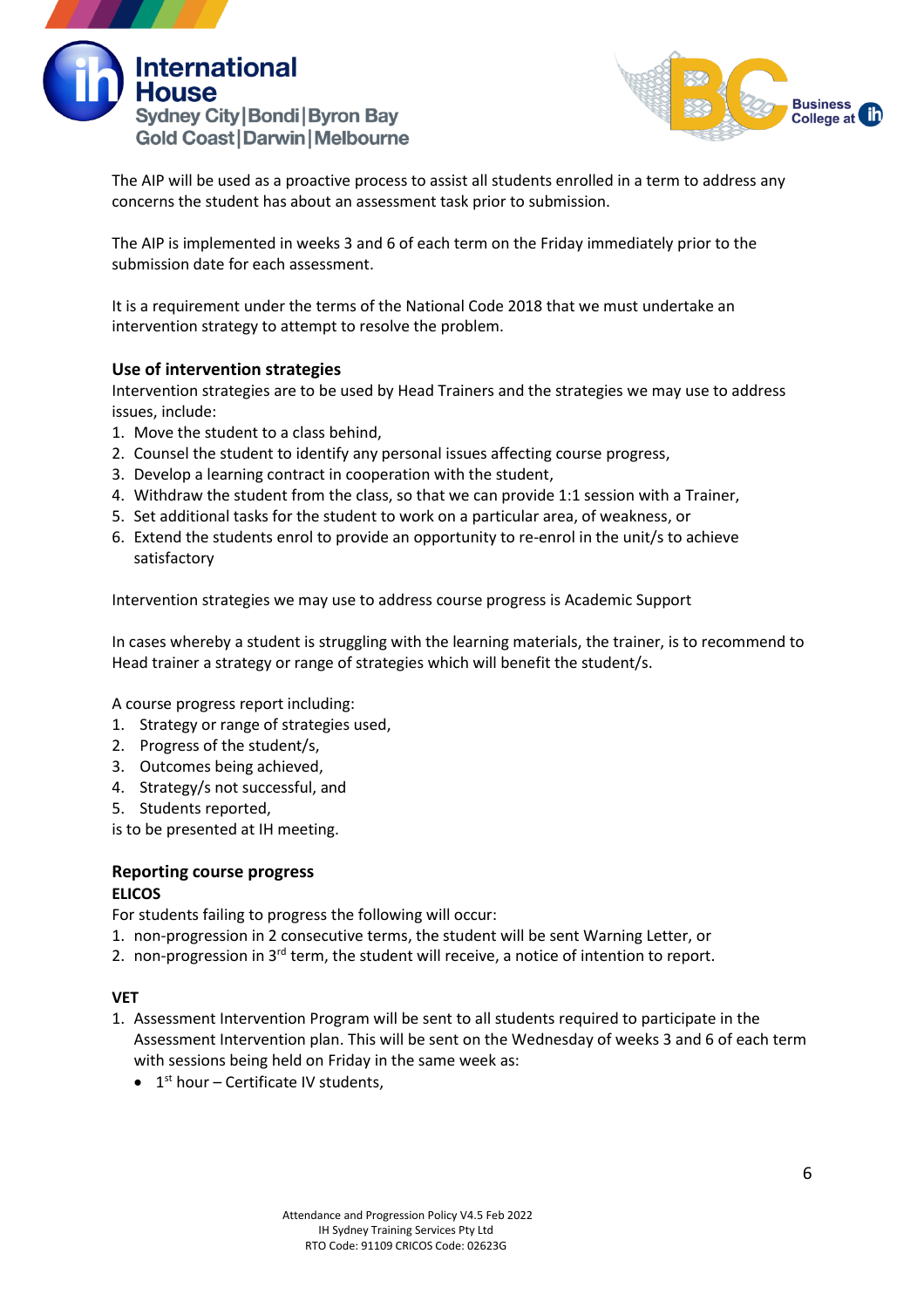



- 2<sup>nd</sup> hour Diploma students, and
- 3<sup>rd</sup> hour Advanced Diploma students.
- 2. Warning letter is sent to students who do not satisfactorily complete the assessment.
- 3. Intention to Report will be sent when a student in 2 consecutive terms has not progressed satisfactorily as per:
	- Whereby the consecutive term has 2 units of competency:
		- o Wednesday of week 4, and/or
		- o Wednesday of week 1 of the term break
	- Whereby the unit has 1 unit of competency
		- o Wednesday of week 1 of the term break

#### **Note:**

Warning Letters are after 1 term. ITR Letter are after 2 consecutive terms have passed.

Students receiving Warning letter will be required to meet with the Head Trainer to discuss any issues and obtain the necessary support to meet progress requirements including an intervention plan.

After the application of the AIP and intervention strategy if a student is still not satisfactorily progressing, or student has made no effort to attend AIP or participate in intervention, we will notify the student in writing of our intent to report them for not achieving satisfactory course progress and at this point they must meet with the State manager and must lodge an appeal of our decision if they wish to appeal.

If they fail to lodge an appeal at the meeting, they will have a maximum of 2 days from the meeting date to lodge their appeal.

## **Allowable extensions of course duration**

We must not extend the duration of the overseas student's enrolment if the student is unable to complete the course within the expected duration, unless:

- 1. there are compassionate or compelling circumstances, as assessed by the registered provider on the basis of demonstrable evidence, or
- 2. we have implemented, or are in the process of implementing, an intervention strategy for the student because the student is at risk of not meeting course progress requirements, or
- 3. an approved deferral or suspension of the student's enrolment has occurred under Standard 9 (Deferring, suspending or cancelling the overseas student's enrolment).

If we extend the duration of the student's enrolment, we must advise the student to contact Immigration to seek advice on any potential impacts on their visa, including the need to obtain a new visa.

## **Notification to Dept. of Education – course progress**

Administration/Student Support will notify the Secretary of Dept. Education through PRISMS as soon as practicable of the student not maintaining satisfactory progress where:

1. the student has chosen not to access the appeals processes within the 20 - working day period,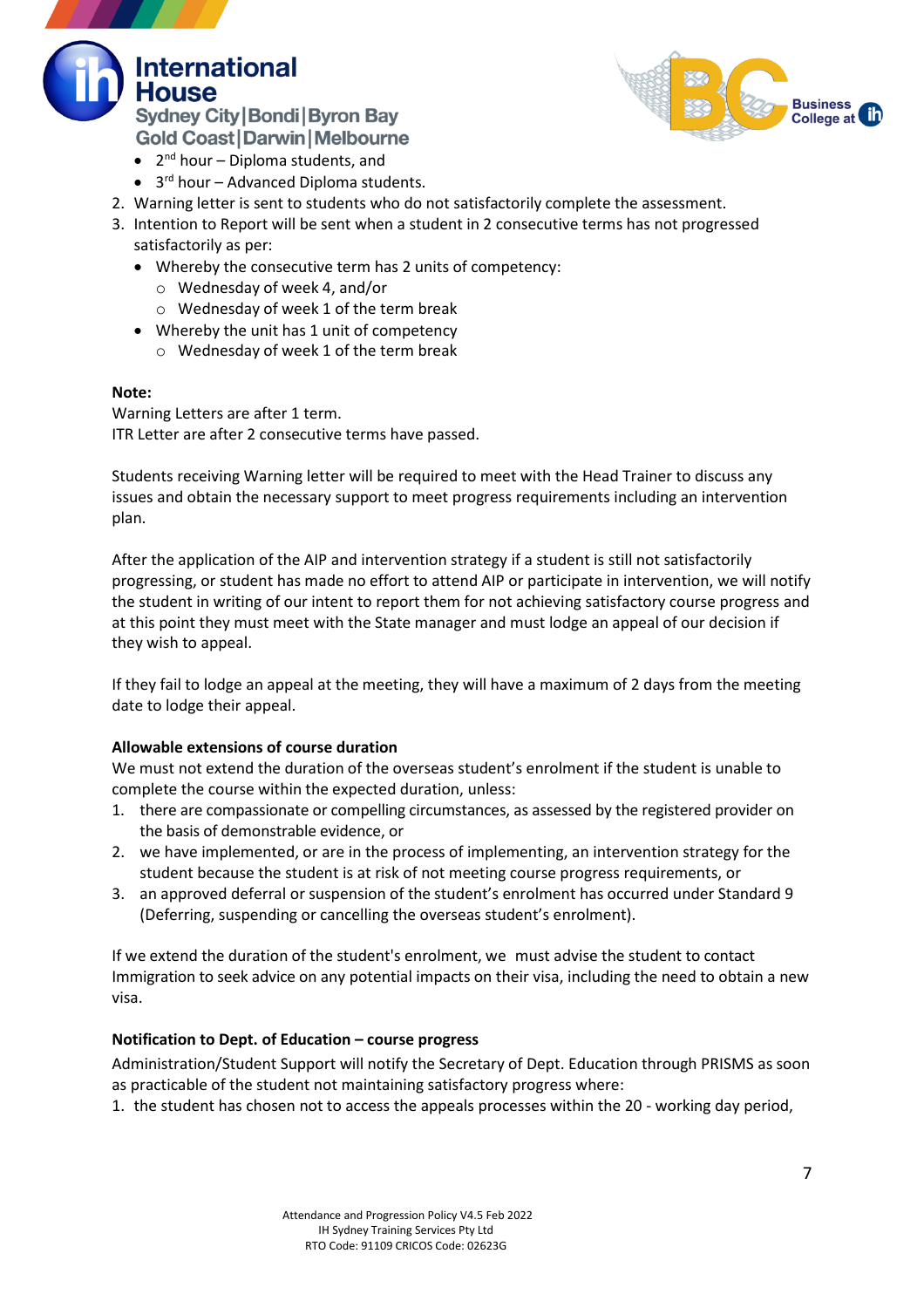



- 2. the student withdraws from the process, or
- 3. the process is completed and results in a decision supporting the RTO (i.e., the student's appeal was unsuccessful)

## **Completion of training**

Where we have received a request for a letter of completion from a student who has, completed their full course and gained a qualification; or completed a minimum of one unit of competency and are completing their enrolment, we will furnish such letter.

## **Appeals**

Where a student is issued with a 'notice of intent to report', the ITR meeting will include confirming the student's understanding of the right to lodge an appeal within 20 working days of the notice being issued as per the IH Sydney Complaints and Appeals Policy.

Where a student appeals a 'notice of intent to report' and is not satisfied with the outcome of the appeals process, they will be informed of their right to make an external appeal within 5 working days to the Overseas Student Ombudsman.

Such advice will include:

- 1. the contact details of the Overseas Students Ombudsman (OSO).
- 2. advice of our intent to still report course progress with the Dept,
- 3. enrolment with IH Sydney is maintained, and
- 4. support is still being provided.

## **Continuing students**

Whereby a student makes an appeal under this policy, the student shall not be excluded from any training or training related activities during the investigation and subsequent reviews.

This does not apply to an appeal which is determined to be a non-complying appeal as per our complaints and appeals policy.

## **Intervention/Reporting Process**

- 1. All students attend AIP.
- 2. Students fail 1 unit (50%) or greater in term receive a warning letter (includes the intervention strategy and the option to meet with HT),
- 3. Students that fail 1 unit (50%) or greater in 2 consecutive terms receive an ITR,
- 4. 20 days after the issue of the ITR, if appeal is unsuccessful, student is reported, and
- 5. Students can approach the ombudsman on rejection of the appeal.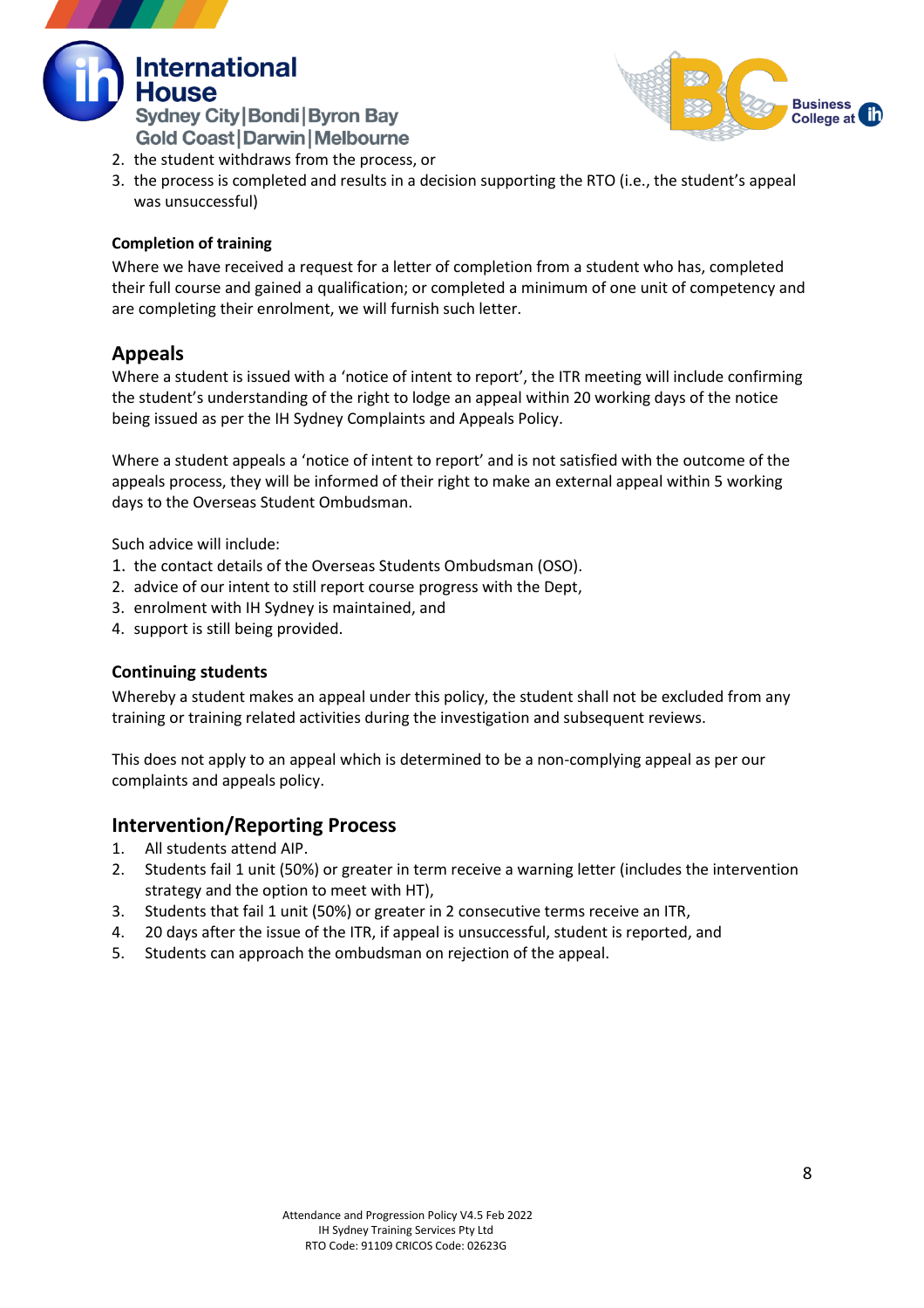



Dear name

#### **Re: Course progress.**

To ensure you are able to meet the progression requirements of your student Visa, you are to participate in the Assessment Intervention Program, so that we can provide additional support to assist you to successfully complete your assessments and gain your qualification.

The Assessment Intervention Program is on Friday xx/xx/xxxx starting at xx.xx am or p.m. and is accessible through the link: www.

We look forward to working with you to resolve any issues you may have.

**Please note:** Failure to attend the session or being more than 15 minutes late may jeopardise your progression requirements of your student visa, if you are not successful in passing the unit/s.

Regards

Tony Currie Academic Support Manager

#### **Warning Letter message Course Progress Warning Letter**

Further to the notice to attend the Assessment Intervention Program issued to you on: xx/xx/xxxx, your academic progress in Certificate IV in Project Management Practice for the term May 2020 has been assessed as unsatisfactory.

**Please note:** If your course progress continues to be unsatisfactory it will lead you to fail two consecutive terms. The school will then be required to send you an Intention to Report letter. This may lead to the College having to report you to immigration for failure to meet your visa obligations.

You must now ensure you pass your current and future terms. Please follow the intervention plan provided below, to help ensure that you successfully progress in your studies.

As noted in the plan below, you can also contact your campus Head Trainer should you wish to discuss your course progression or the contents of the intervention plan.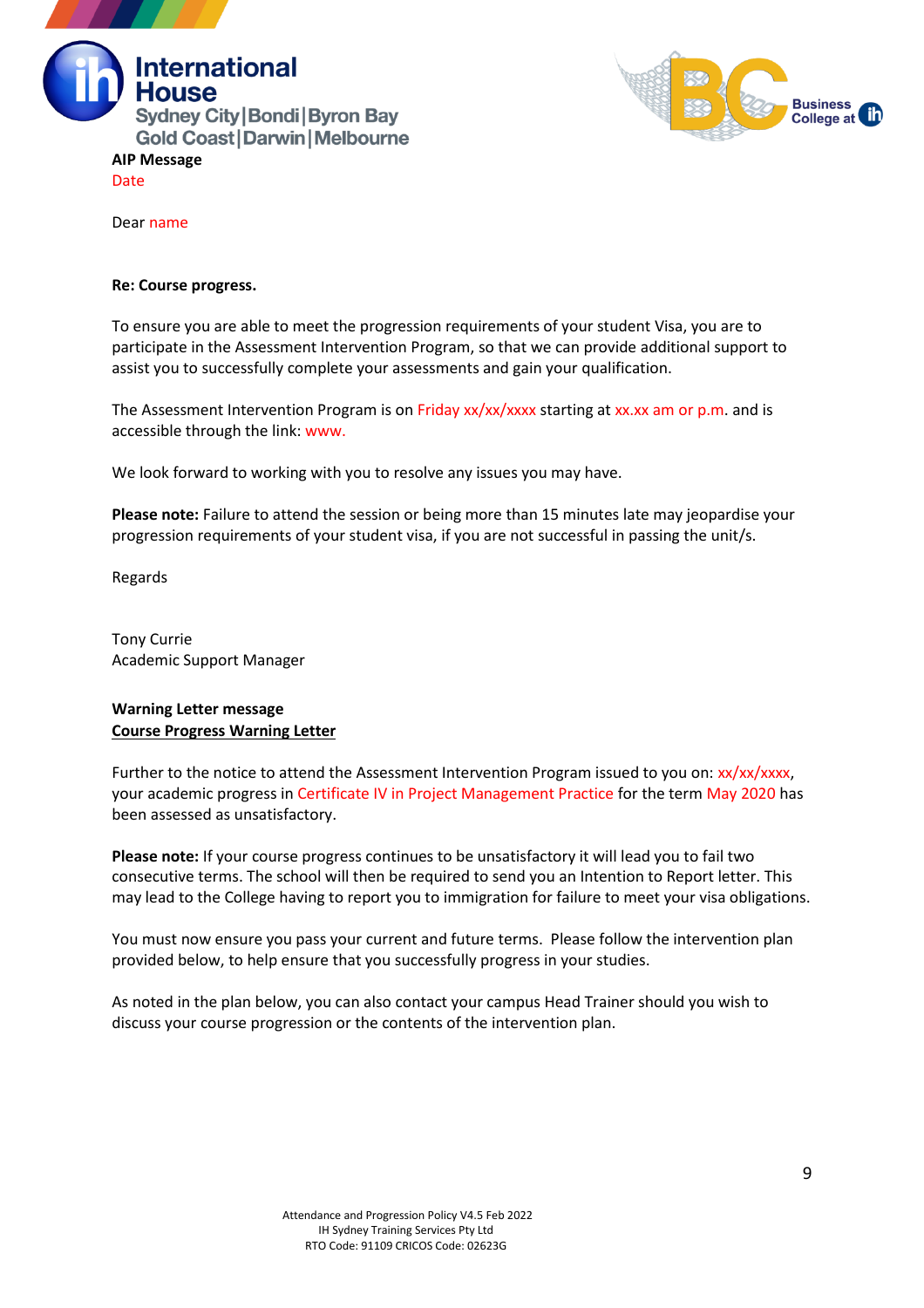**Sydney City | Bondi | Byron Bay Gold Coast | Darwin | Melbourne** 



# Intervention Plan

**International** 

To ensure that you progress in your studies, please follow the guidelines provided below:

- a) Attend all your core lectures and participate in class. Please note that the school records the class attendance of international students, as required by the Australian government.
- b) Read through your training material and assessments before attending class and ask your trainer for clarification if needed.
- c) If you need assistance with your assessments, attend the online or on campus assessment support sessions that are available to you. Please see your timetable for the venue and times for these sessions.
- d) Make sure that you submit your future assessments by the due date and to regularly check for any feedback from your trainer. If your assignment has been graded as Not Yet Satisfactory, please follow the instructions from your trainer and resubmit your assignment within 3 days.
- e) With regards to the previous term, please note that you have the option to resit the unit(s) you failed (resit fee of \$100 per unit will apply). Please contact your campus Head Trainer via Canvas inbox for more information.

**Head Trainers: Sydney and Bondi – Greg Money Melbourne – Alfred Cheah Gold Coast and Byron Bay – Jeff de Jager Darwin – Leana Barbacel**

- f) If you have any difficulties accessing your learner portal or your training material, please contact enquiries@IH.edu.au
- g) If you are experiencing stress or anxiety and wish to speak to our school counsellor, please contact ihearu@ihsydney.com.au

At Business College at IH, we have our student's best interests at heart. We want to ensure that you succeed in your studies.

Yours sincerely, IH Sydney Training Services

# **ITR Message**

Date

Dear name

## **Re: Unsatisfactory course progress – Intention to Report**

Further to the warning letter you received on xx xx xxxx, your academic performance and participation in your course (Code/Title) is still unsatisfactory.

Your academic progress has now been assessed as unsatisfactory for a second consecutive term.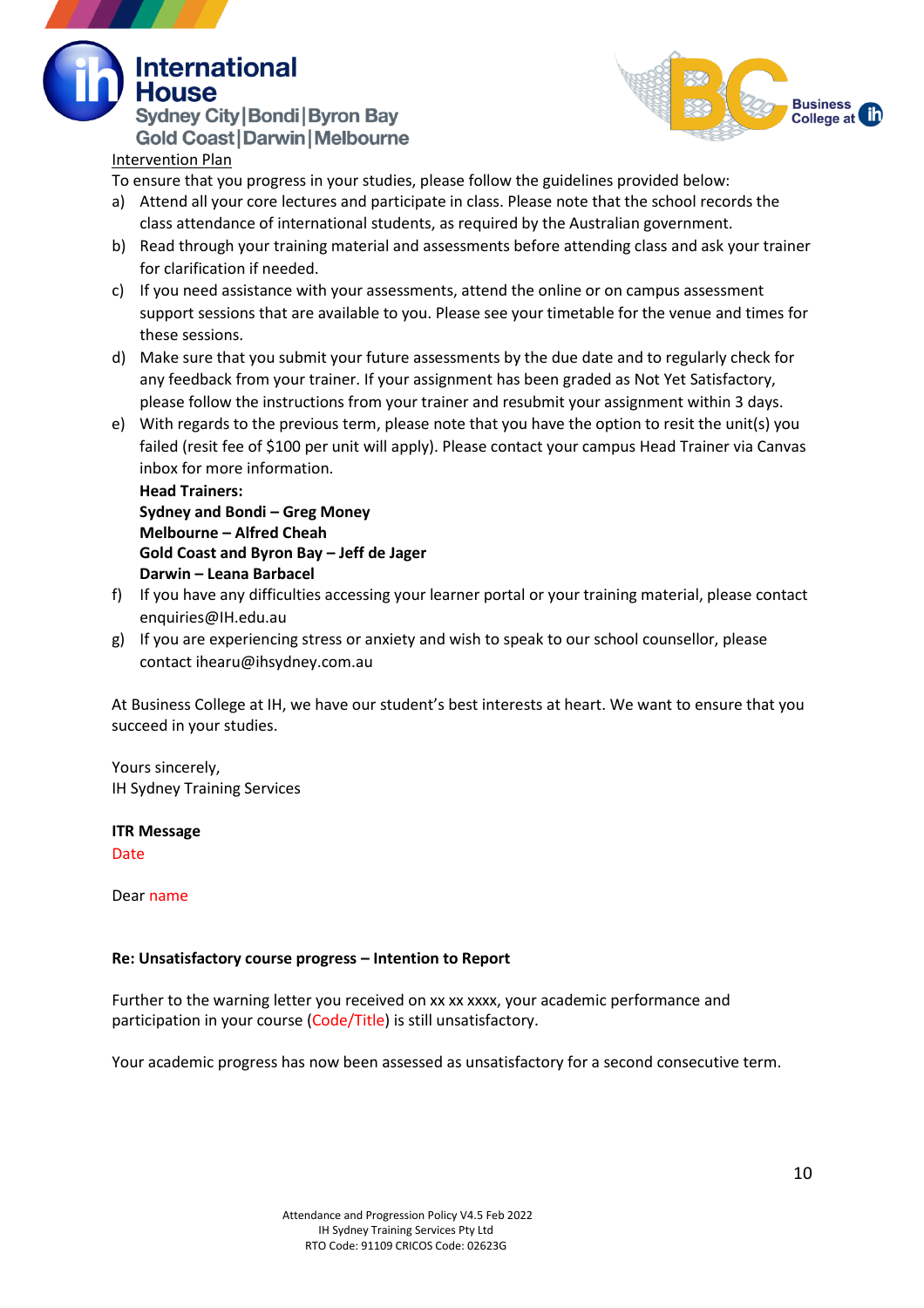



As such we are now required under the ESOS Framework to report this to the relevant Australian government departments, including Immigration. If you need information on how this may affect your visa, you can contact Australian immigration officials directly for further assistance.

If you wish to appeal this decision, you need to meet with the State manager (Name) to lodge your completed appeal form (as attached to this notice) with supporting evidence to show why we should not report you for failing to satisfactorily progress.

A meeting with (State Manager name) has been scheduled for: Date: Time: Location:

## **Actions**

If you fail to meet with your State Manager within 20 working days from the date of this letter, and fail to lodge your appeal at this meeting, we will notify the Secretary of Education of your failure to maintain satisfactory course progression.

If you appeal our decision within the 20 working days, we will suspend the reporting until you get an outcome.

If your appeal is unsuccessful, you may seek external mediation within 5 working days of the outcome of your appeal by lodging a complaint with the Overseas Student Ombudsman.

While the appeals process is underway, please ensure you attend all your lessons and submit all assessment tasks that may be due. IH Sydney Training Services Pty Ltd will maintain your enrolment and your access to all related services and support.

Regards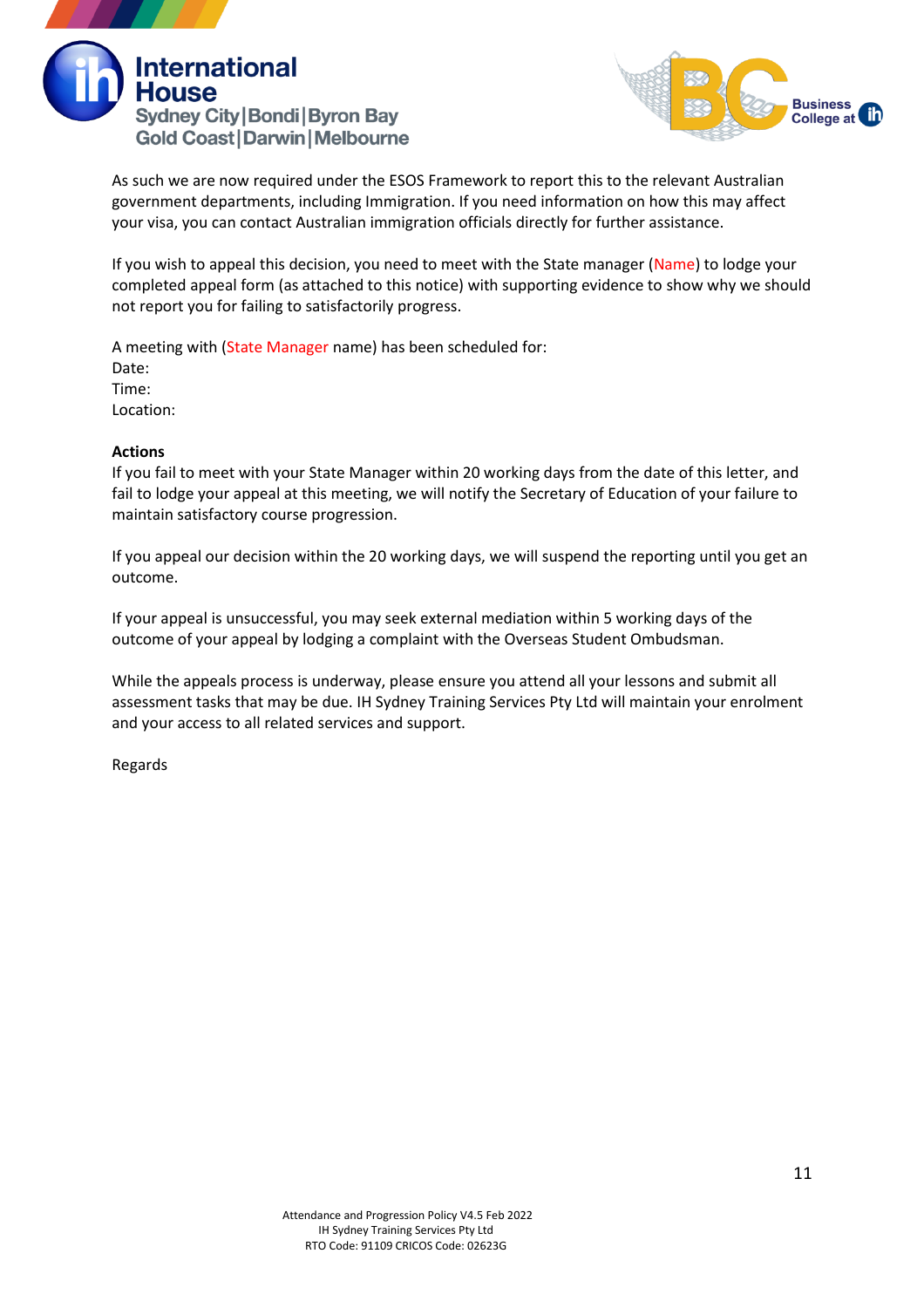| <b>International</b><br><b>House</b><br><b>Sydney City   Bondi   Byron Bay</b><br><b>Gold Coast   Darwin   Melbourne</b><br><b>APPEAL DETAILS</b> | <b>Business</b><br>College a |
|---------------------------------------------------------------------------------------------------------------------------------------------------|------------------------------|
|                                                                                                                                                   |                              |
|                                                                                                                                                   |                              |
|                                                                                                                                                   |                              |
|                                                                                                                                                   |                              |
| Reason for appeal: <b>Example 2018</b> and 2018 and 2018 and 2018 and 2018 and 2018 and 2018 and 2018 and 2018 and 2018                           |                              |
|                                                                                                                                                   |                              |
|                                                                                                                                                   |                              |
|                                                                                                                                                   |                              |

# **OUTCOME BEING SOUGHT**

**State the outcome you are seeking for your appeal:**